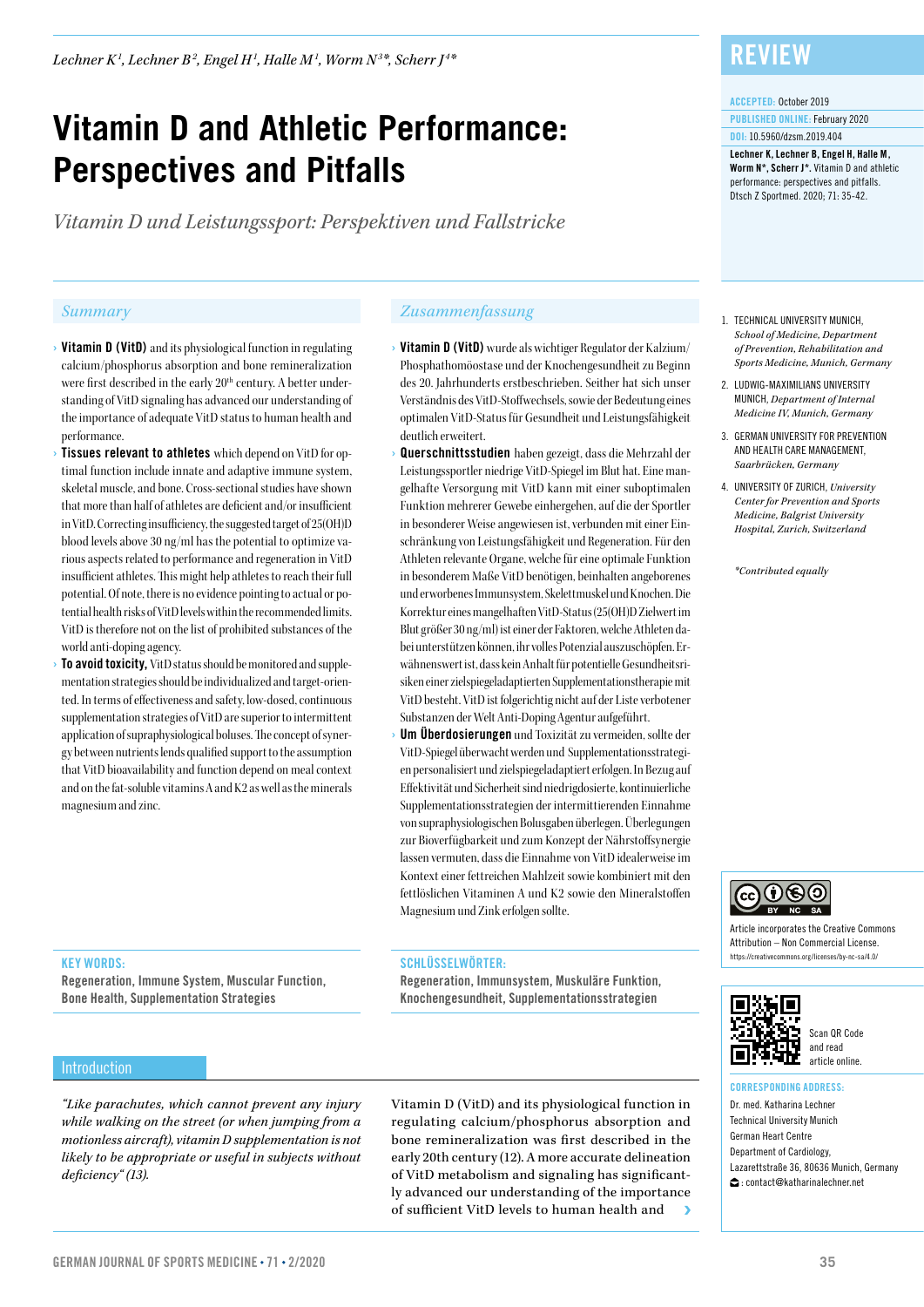performance (20, 29, 34). There is solid evidence to suggest that some of VitD's newly identified skeletal and extra-skeletal functions are relevant to various facets of physical performance and regeneration (34). This collectively points to a potentially sports performance enhancing effect of maintaining VitD levels above the threshold of insufficiency. Of note, there is no evidence pointing to actual or potential health risks of VitD levels within this recommended threshold. VitD is therefore not on the WADA list of prohibited substances (29). Tissues particularly relevant to athletes, which depend on VitD for optimal function are bone (53) and extra-skeletal tissues such as innate (29) and/ or adaptive immune system (9) and skeletal muscle (15).

The aim of this review is to provide perspective on (a) potential performance benefits of avoiding VitD insufficiency in athletes and (b) supplementation strategies. It is explicitly not meant to provide an exhaustive review of wider ranging benefits of optimal VitD levels.

### **Precautions when Interpreting the Results of Supplementation Studies**

While epidemiology has linked 25(OH)D blood levels above the threshold of insufficiency ( $\geq$ 30 ng/ml) to reduced risk of musculoskeletal diseases, common cancers, autoimmune diseases, type 2 diabetes, cardiovascular disease, and infectious diseases (20), meta-analytic evidence on the effects of VitD supplementation has yielded mixed results (4, 27, 44). However, several aspects should provide caution against oversimplified inference when interpreting the conclusions derived from meta-analyses on supplementation studies (38). First, there is often significant heterogeneity with regard to dose and duration of supplementation, second, participants are often not recruited for deficiency and third, results are not analyzed for deficiency versus sufficiency which produces substantial overlaps in treatment versus placebo groups. Against this background, for the purpose of this narrative review, we primarily consider controlled clinical trials in athletes.

#### VitD Metabolism

VitD, unlike other vitamins, can be synthesized de novo by the body (20). Its synthesis involves 3 steps (graphically depicted in (22)): (a) conversion of 7-dehydrocholesterol to cholecalciferol in the skin following exposure to UVB radiation (b) hydroxylation of cholecalciferol to 25(OH)D=Calcidiol in the liver by the enzyme VitD-25-hydroxylase (25-OHase), and finally (c) activation to the metabolically active 1,25-(OH)2D=Calcitriol following a second hydroxylation by the enzyme  $25(OH)D1-\alpha$ -hydroxylase (25(OH)D 1 $\alpha$ -OHase) in the kidney (20). Of note, many tissues exhibit the cellular requirements for activation of 25(OH)D but only kidney cells (and granulomas in chronic granuloma-forming disorders) can export activated VitD into the circulation to meet systemic requirements (20).

25(OH)D is considered to be the storage form of VitD. Only activated VitD (1,25-(OH)2D), which is a secosteroid, interacts with target tissues by binding to the VitD nuclear receptor (VDR). The VDR is present in most tissues and the local production of VitD hormone constitutes an important regulator of gene transcription in body tissues such as – but not limited to – immune cells, skeletal muscle and bone (20, 29).

The major determinant of VitD status is exposure to sunlight, with 90% of VitD originating from a synthetic reaction in the skin following UVB radiation (29). VitD status – for which serum concentrations of 25(OH)D are a reasonable surrogate marker – depends on season, latitude, time of day, skin

pigmentation, age, and sunscreen use (18, 20). As a rule of thumb, when an adult wearing a bathing suit is exposed to one minimal erythemal dose (MED, meaning the occurrence of a slight pinkness to the skin 24 h after exposure) of UVB radiation, the amount of VitD synthesized is equivalent to ingestion of 10.000-25.000 IU of VitD3 (20). Of note, ethnic groups with darker skin complexion need greater sunlight exposure to produce the same amount of VitD (20). Furthermore, age and sunscreen use both decrease the capacity of the skin to produce VitD (20); for example, sunscreen with a sun protection factor of 30 reduces VitD synthesis in the skin by more than 95% (20, 28). Relevant food sources of VitD in western dietary patterns are mostly negligible and limited to oily fish from the sea (and its organs such as cod liver oil) (20).

#### VitD Deficiency – Epidemiology

Above and below latitudes of about 33°, VitD synthesis in the skin is absent during the winter months (20). Because sunlight is the major source of VitD, the majority of non-supplemented elite athletes are exposed to low serum concentrations of 25(OH)D at this time of the year (10), in particular if sunlight exposure was low during the preceding summer months. Based on observations in the general population, it seems justified to speculate that many athletes might constantly exhibit insufficient VitD status (20). Low VitD status in athletes is associated with constraints in parameters relevant to performance and regeneration (as detailed further below). These can be improved by increasing VitD status above the threshold of insufficiency (10, 35).

#### VitD Status – Assessment

A surrogate marker to determine VitD status in clinical practice are serum concentrations of the inactive VitD metabolite 25(OH)D (20). According to the Endocrine Society clinical practice guideline, serum concentrations of 25(OH)D of 20 ng/ ml or less are considered deficient, 21-29 ng/ml as insufficient, 30 ng/ml or greater as sufficient, 40-60 ng/ml (taking into account assay variability) as ideal, and up to 100 ng/ml as safe. Serum concentrations exceeding 150 ng/ml bear potential risk for toxicity (19, 21). Although there is no clear consensus over the optimal serum 25(OH)D concentration across general internal medicine and endocrine societies (40), we align with the recommendation of endocrine societies as we think that these tend to better reflect the totality of the evidence.

#### Pitfalls with Assessment of VitD Status

#### **The Role of Ethnicity**

Individuals of African-American descent often present with deficient 25(OH)D serum concentrations by current definition but without negative physiological consequences (7). These differences in 25(OH)D levels in ethnic groups with black vs white skin complexion are likely related to polymorphisms in VitD-binding protein (VDBP), resulting in lower concentrations of VDBP and total 25(OH)D but higher concentrations of free (bioavailable) VitD in Black Americans (42). Recent support for this concept originated from a study comparing polymorphic alleles of VDBP gene in 123 children and investigating relationships with serum 25(OH)D concentrations and daily VitD intake which demonstrated that VDBP genetic variability was associated with discriminatory differences in circulating concentrations of 25(OH)D at a given dose of VitD intake (32). Further to this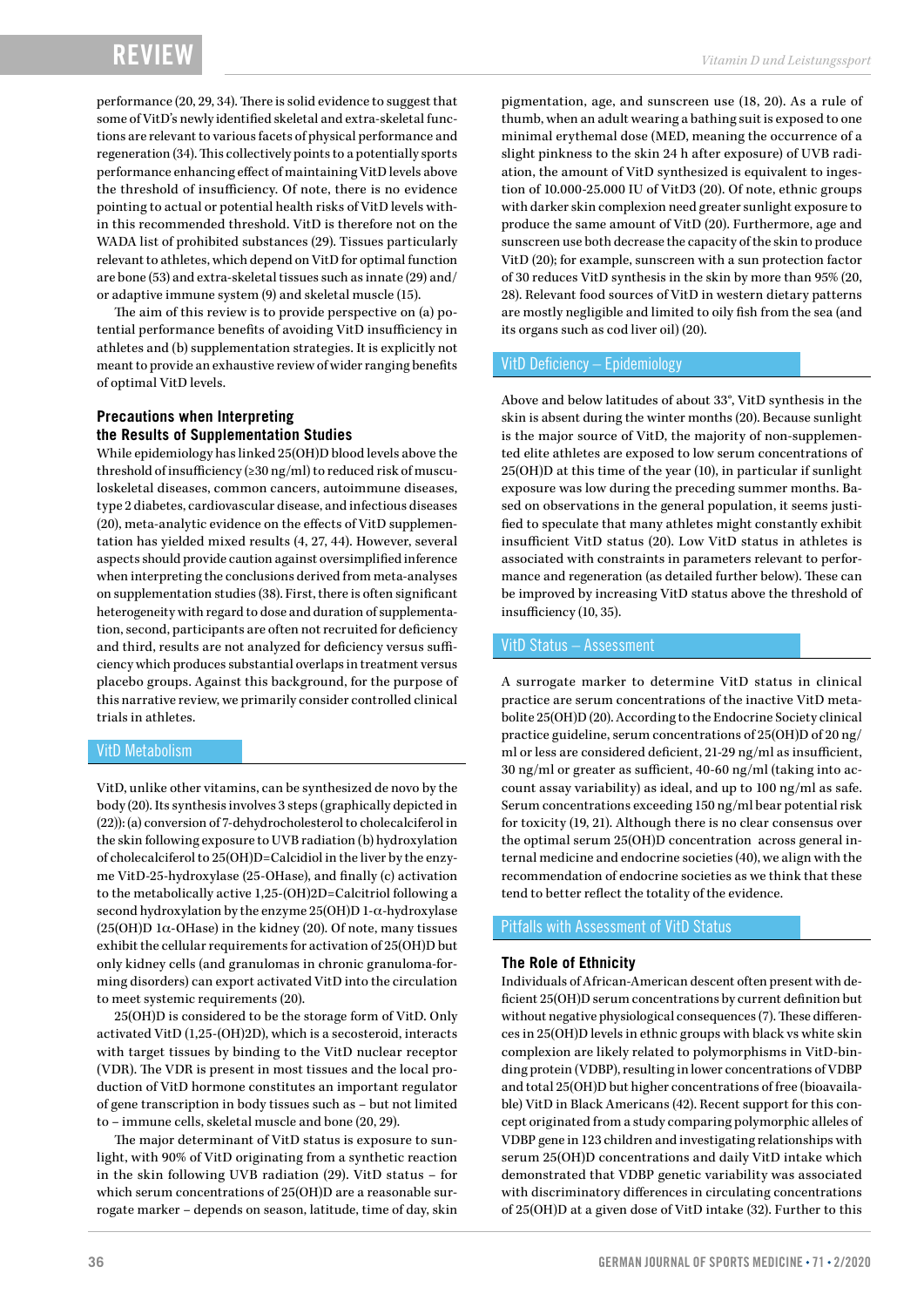heterogeneity regarding VDBP genotype, there is evidence to suggest that Black Americans have higher parathyroid hormone, which enhances the activity of the enzyme 1-α-hydroxylase and inhibits 24 hydroxylase – the net effect being lower levels of total 25(OH)D, lower levels of the catabolite 24,25(OH)2D, but higher levels of the active metabolite 1,25 (OH)2D (7).

These considerations should be taken into account regarding supplementation strategies in athletes of African-American descent who do not seem to gain benefit from high levels of serum 25(OH)D (7) and highlight the need for more generalizable biomarkers of VitD status in different ethnic groups. Two strategies have been proposed in the literature to meet this need; first, free 25(OH)D as a marker that might be superior to total 25(OH)D in reflecting VitD status and potentially bone density across different ethnic groups (5) and second, VDBP genotyping as a potential way to inform public health recommendations concerning VitD supplementation strategies in racially/ethnically associated disparities (32). However, this is not a well-developed scientific area. Studies have yielded conflicting results and new assays require solid validation (including data on clinical endpoints) before they can be recommended for clinical practice (5).

#### **The Role of Adiposity**

In the general population, a graded relationship between VitD status and BMI, or more specifically adiposity, has been observed (41). Several hypotheses such as volumetric dilution and sequestration into adipose tissue have been proposed to underlie this observation of increased (relative) VitD deficiency with obesity (41). With regard to supplementation, in some but not all studies, adiposity has been negatively associated with the change in VitD status following VitD supplementation (41). Based on these considerations, adiposity should be taken into account when determining the dietary requirements for VitD in two distinct clinical situations in particular; first, "release" of VitD from fat mass in patients after bariatric surgery/with weight loss might result in rising 25(OH)D serum concentrations even without supplementation and second, sequestration into adipose tissue in overweight patients might attenuate the rise in serum 25(OH)D levels in this subgroup.

#### **Other Factors**

Certain medications such as glucocorticoids, anticonvulsant medications, and highly active antiretroviral therapy used to treat patients with acquired immunodeficiency syndrome (AIDS) interfere with VitD metabolism in that they increase catabolism of 25(OH)D and subsequent risk for VitD deficiency (20). This should be taken into consideration when treating athletes that take these medications.

#### VitD Supplementation Strategies

Substantial interindividual variation in VitD requirements justify personalized supplementation strategies that are tailored to the needs of each individual athlete. The following concepts might offer guidance in clinical practice:

1) target-oriented supplementation strategies with the aim of elevating VitD serum concentrations consistently above 30 ng/ml. To achieve this, the Endocrine Society Clinical Practice Guideline suggests at least 1500–2000 IU/d of VitD3 (20). Noteworthy, several factors beyond the dose administered impact on the change in 25(OH)D serum concentrations, including baseline serum concentration of 25(OH)D, body mass index (BMI), age, and serum albumin concentration (49). Based on these

considerations, the following equation may assist in predicting the dose (in IU/day) of VitD needed to achieve a given change in 25(OH)D serum concentrations: Dose = [(8.52 - Desired change in serum 25(OH)D level in ng/ml) + (0.074 × Age) - (0.20 × BMI) + (1.74 × Albumin concentration) - (0.62 × Starting serum 25(OH) D concentration in ng/ml)]/(-0.002) (49).

2) low dosed, continuous supplementation strategies of VitD are superior to intermittent application of supraphysiological boluses in terms of effectiveness and safety. It is worth noting that bolus applications with supraphysiological boluses can lead to unintended consequences due to adverse effects on VitD signaling as discussed in detail further below (37).

3) close monitoring of 25(OH)D serum concentrations to avoid toxicity (29). This concept should be pursued in particular in medical conditions such as chronic granuloma-forming disorders (sarcoidosis or tubercolosis). In these conditions, caution is warranted because granulomas express high levels of 1α-hydroxylase which can result in overproduction of active VitD (24) and can lead to development of hypercalcemia in sarcoidosis patients (20). However, this should not deter physicians from supplementation if VitD deficiency is present (24) as those patients are also at high risk for deficiency (20).

4) it might be in the athlete's best interest to prevent VitD decline rather than waiting for deficiency and/or insufficiency. A reasonable strategy would be to test VitD levels at the end of summer when levels are highest and at the end of winter when levels are lowest.

5) Nutrients act in a coordinated manner in the body and optimal bioavailability (i.e., intestinal absorption) and subsequent metabolism of VitD depends on the availability of other nutrients. First, dietary fat (minimum 2g) is necessary to stimulate pancreatic lipase, which is needed for absorption of fat-soluble vitamins. Their bioavailability is thus significantly higher when consumed with dietary fat (8). Second, minerals like magnesium (51) and zinc (11) are necessary for VitD activation and VDR function respectively; magnesium is a cofactor in all enzymes that metabolize VitD and thus vital for activation of VitD (51) and zinc plays a role in VDR function and its intracellular concentrations impact on the activity of VitD dependent genes (11). This lends qualified support for the recommendation of ensuring adequate magnesium and zinc supply to obtain optimal bioavailability of VitD (26). Third, VitD works best in concert with other fat-soluble vitamins. Interaction of VitD with its receptor requires vitamin A (46, 47) and adequate supply with vitamin A could protect from VitD toxicity (30). This has been linked to vitamin A's ability to normalize the production of vitamin K-dependent proteins involved in tissue calcification such as matrix-Gla proteins (14). Vitamin K2 (VK2, also termed menaquinone (MK)), is a vital adjunct to VitD for preservation of bone structure (45) and is likely to protect soft tissues from calcification through its effects on matrix-Gla proteins which regulate tissue calcification (48). Studies investigating supplementation with MK-7 on progression of aortic valve calcification (25) and bicuspid aortic valve stenosis (39) are currently under way. Overall, it seems justified to argue in favor of choosing a VitD formulation that includes VK2 (e.g. 200 µg MK-7).

6) Although supplementation is a viable option to treat deficiency when de novo VitD production in the skin is very low or absent, it should be kept in mind that there are health benefits such as systemic endorphin production to sunlight exposure beyond VitD synthesis (6, 43).

7) Toxicity of VitD supplementation is highly unlikely if serum concentrations of 25(OH)D are monitored.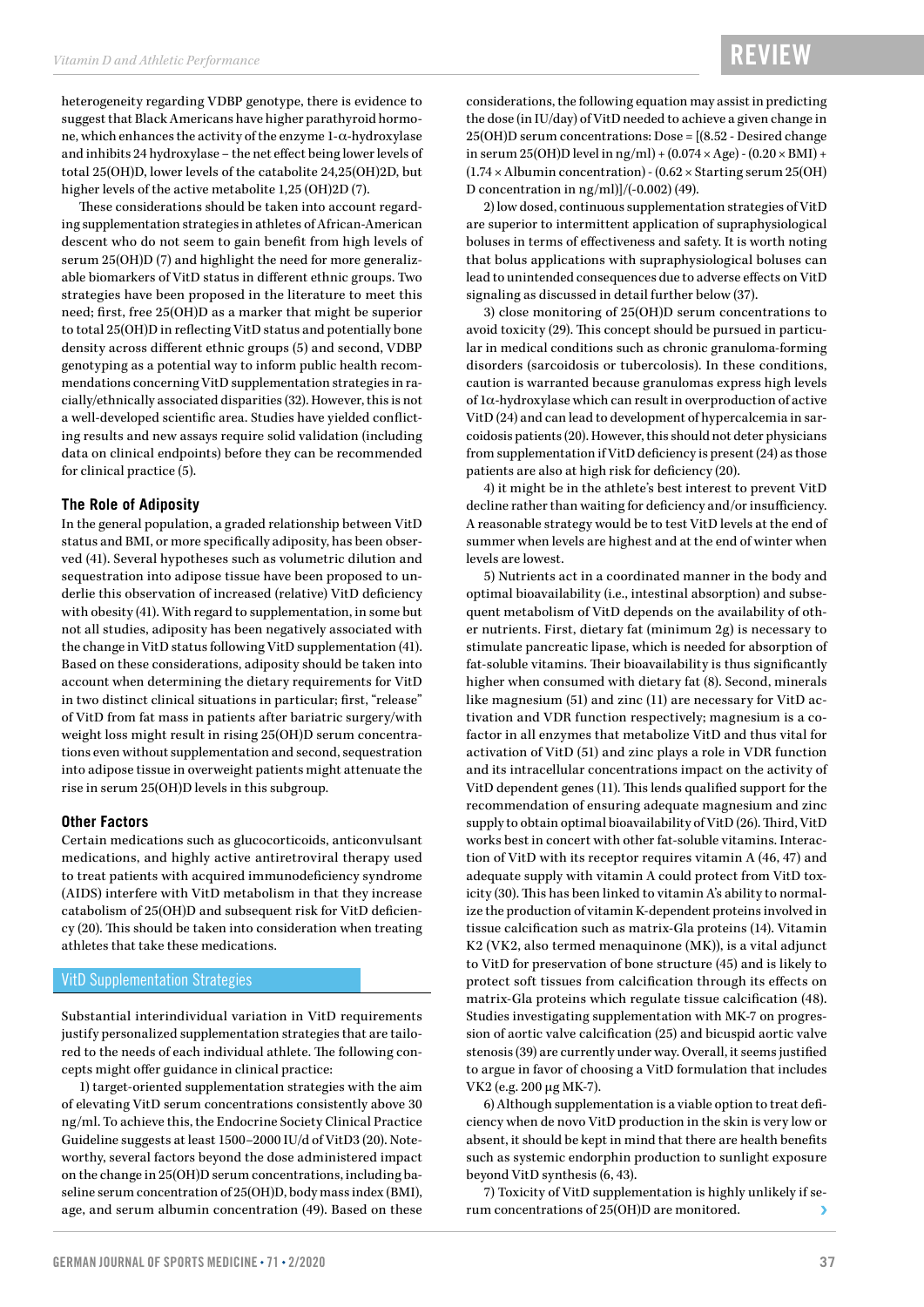#### **Avoid the Mindset "If Something is Good, More of It Is Better"**

For reasons of time efficiency and compliance, concepts involving intermittent application of supraphysiological boluses of VitD are sometimes used in clinical practice. However, unintended consequences regarding VitD signaling have been observed with this strategy (37). In a study with 46 elite rugby players that were supplemented with 70.000 IU/week versus 35.000 IU/week for 12 weeks, adverse effects in the high-dose group were two-fold (37); first, following the bolus with 70.000 IU of VitD there was increased conversion to the inactive metabolite 24,25(OH)2D. This was associated with a decrease in the concentration and bioavailability of the active VitD metabolite 1,25(OH)2D. Second, elevated concentrations of the inactive metabolite 24,25(OH)2D persisted even after withdrawal and plummeting of serum concentrations of 25OHD and 1,25(OH)2D.

#### VitD – Mechanisms of Action Relevant to Athletic Performance

Cardiorespiratory fitness (CRF) is an important determinant of aerobic performance. In healthy adults (n=200, 54% women, mean age 40±14.4 years, mean VO2max 34±10.3 ml/kg/ min), serum 25(OH)D concentration predicted CRF (positive correlation r=0.29, p=0.0001) after adjusting for age, gender and body mass index (2). Although the mechanism underlying this association is not fully clear, it seems plausible to speculate that one contributing factor might be improved immune- and muscular function/regeneration that ultimately translates to less training days lost to illness and injury as described below.

#### **Immune Function**

VitD is a potent regulator of the innate and adaptive immune system (9, 29) and plays a key role in controlling human T-cell antigen receptor signaling and activation (52). This implies a potential role of VitD in avoiding infections such as upper respiratory tract illness (URTI) which, from an athletic performance standpoint, means losing days of training and potentially days of competition.

One controlled clinical study examined the impact of VitD status on the incidence, severity and duration of URTI episodes in 225 endurance athletes during a 16-week winter training period (17). Plasma was analyzed for total 25(OH) D at baseline and at the end of the study. 38% of athletes at the start, and 55% at the end of study had levels of 12-20 ng/ ml or <12 ng/ml plasma 25(OH)D concentrations respectively. In the group with <12 ng/ml plasma 25(OH)D concentrations, a significantly higher proportion of athletes presented with symptoms of URTI than in the group with optimal VitD concentrations (>48 ng/ml). Furthermore the number of days with URTI symptoms and the symptom-severity score in the VitD group <12 ng/ml was significantly higher. Interesting in this regard is that the optimal amount of circulating 25(OH)D in order to optimize immune function seemed to be higher than what is considered to be sufficient by the current guidelines (17).

In line with these results, another study which examined the effect of VitD supplementation on salivary immune function and symptoms of URTI in twenty-five male VitD-insufficient taekwondo athletes showed that a supplementation strategy with 5000 IU/day of VitD, compared to placebo during 4 weeks of winter training significantly increased

serum 25(OH)D in the VitD group and change in serum 25(OH)D concentration was negatively associated with total URTI symptoms (23).

Collectively, these controlled clinical studies provide biological plausibility for the observation of an inverse association between circulating 25(OH)D and risk of URTI in athletes (29).

#### **Muscle Preservation and Regeneration**

Skeletal muscle is a direct target tissue of VitD (36). Myopathy, which includes muscle weakness and pain, is a prominent clinical feature of severe VitD deficiency syndrome (20), implying a potential role of VitD in muscular function.

A randomized controlled intervention trial in 20 healthy men with low 25(OH)D serum concentrations (<20 ng/ml) demonstrated that a supplementation strategy with 4000 IU/VitD3 daily for 6 weeks increased serum concentrations and compared to the placebo group, lead to improvements in invasively obtained markers of recovery, regeneration, and hypertrophy of skeletal muscle after high intensity eccentric muscle contractions (36). These data imply a role of VitD in reparative processes in skeletal muscle, which can beneficially impact on skeletal muscle hypertrophy when serum concentrations of VitD are above the threshold of insufficiency (36).

These results align with observational data implying an association between 25(OH)D serum concentrations and functional recovery of skeletal muscle after eccentric muscle contractions in humans (3).

#### **Future Directions – Potential Role of VitD in Muscle Fuel Availability**

Experimental evidence from cell cultures (1) and observations from short-term supplementation studies with VitD in humans (31, 33) suggest that VitD plays an important role in regulating skeletal muscle insulin sensitivity. This has been linked to insulin-like effects of VitD (1) and to VitD's role in calcium homeostasis, which contributes to regulation of GLUT-4 expression (16). It thus provides a mechanistic base for the observation of improved glycemic control/insulin sensitivity in individuals with diabetes following VitD supplementation (31, 33). Collectively, VitD's effect on muscular insulin-dependent glucose uptake (16), combined with VitD's effect on mitochondrial bioenergetics/oxidative function (50) leads one to speculate that increasing VitD status above the threshold of deficiency might potentially enhance exercise performance in athletes, particularly in endurance sports where VitD's effect on glucose uptake into muscle cells may result in increased fuel availability and/or avoid decrements in fuel metabolism during exercise.

#### **Bone Health**

Bone health, because of VitD's role in regulating calcium/phosphorus absorption and bone remineralization, is the classical tissue associated with VitD (20). As a metabolically active tissue, bone remodels in response to different stimuli and research has implicated that VitD might be involved in many aspects of this remodeling process. This might offer some biological plausibility for the observation of decreased risk of stress fractures with optimal VitD serum concentrations in athletes (29).

#### Take-Home Messages

Overall, the evidence shows that 25(OH)D blood levels should be maintained above 20 ng/ml (deficiency) for prevention of osteomalacia (20). However, ideal effects on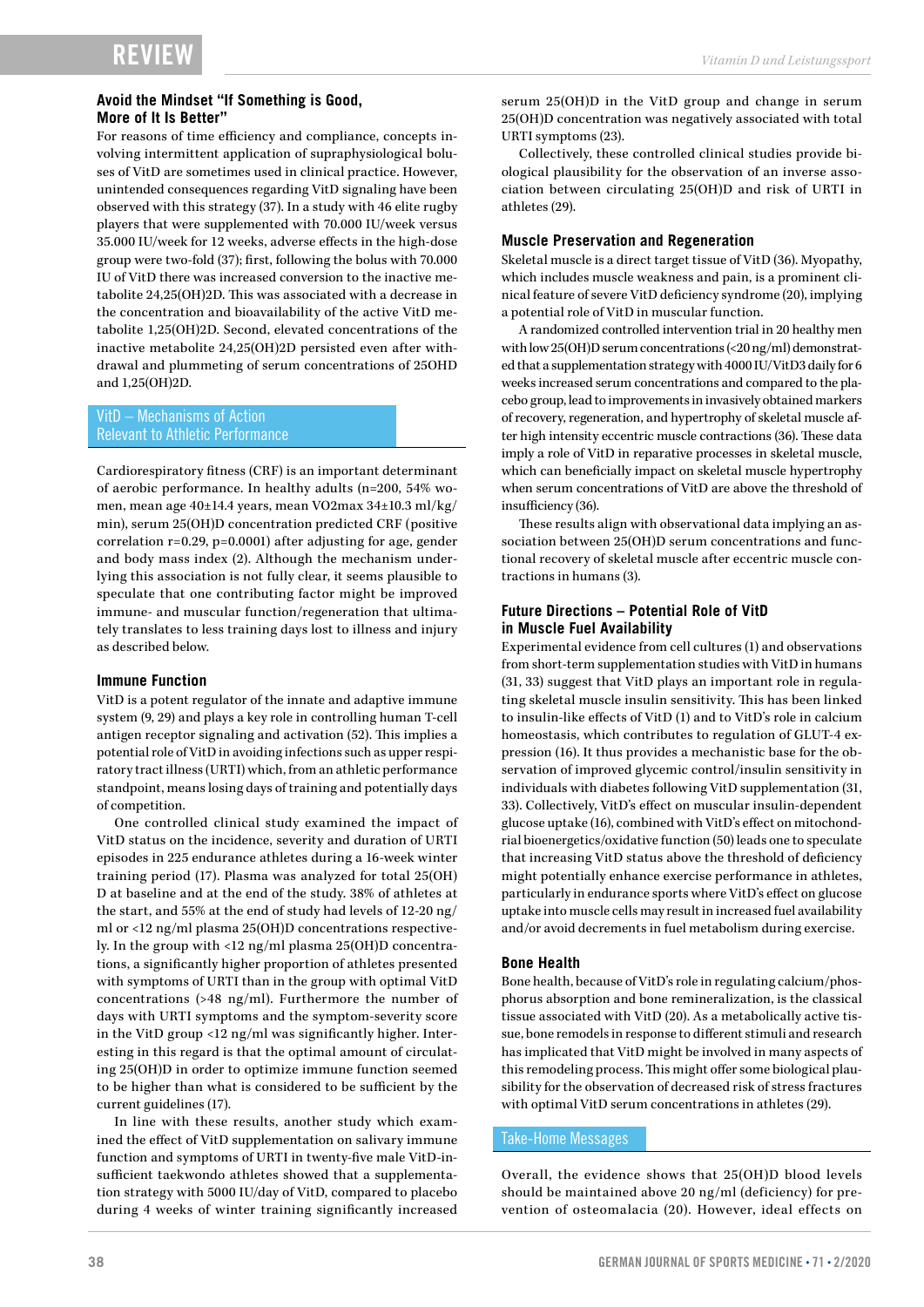bone-, muscle-, and immune function are achieved when 25(OH)D blood levels are above the threshold of insufficiency (≥30 ng/ml) (17, 20).

Cross-sectional studies have shown that more than half of elite athletes are deficient and/or insufficient in VitD during winter months (10) and observations in the general population lead one to speculate that many athletes might be exposed to insufficient 25(OH)D levels year round (20). Insufficient VitD status is associated with unfavorable consequences on function of tissues relevant to performance and regeneration. The best evidence exists for immune-, skeletal muscle- and bone health, the latter particularly in non-weight bearing athletes, where the osteogenic stimulus of resistance training is absent (29, 35).

Only screening for insufficiency can detect the substantial subgroup who is deficient or insufficient in VitD and who could benefit from supplementation. Therefore it might be worth considering adding biomarkers indicative of VitD status to screening evaluation in athletes. Whether free 25(OH)D is superior to total 25(OH)D in reflecting VitD status is currently being investigated, as is the potential role of VDBP genotyping in guiding VitD dosage recommendations in racial/ethnic disparities.

Greatest benefit is derived from avoiding VitD insufficiency. Although there are indications where being above the threshold of insufficiency might potentially confer benefit (17, 20), elevating 25(OH)D above the suggested target range of 40-60 ng/ml is not likely to yield significant extra benefit (22). In this regard, the quest for optimization should not tempt one to forget the first do no harm principle. If something is good, more of it is not necessarily better and the potential for side effects should provide precaution against supplementing with supraphysiological doses of isolated VitD that are larger than those that provide clear benefits.

Supplementation strategies should be personalized and target-oriented, and VitD status should be monitored. 25(OH) D serum concentrations of 30-60 ng/ml are considered save and are associated with better immune-, muscle- und bone function in athletes. Suboptimal VitD status might result in missed opportunities for athletes to reach their full potential. This should facilitate cost benefit considerations with respect to monitoring VitD status and, as appropriate, pursuing supplementation strategies.

The concept of synergy between nutrients lends qualified support for the assumption that it might be in the athlete's best interest to ensure adequate supply with vitamins A and K2 and minerals magnesium and zinc along with VitD supplementation. Furthermore, VitD should be consumed in the context of a fat-based meal for intestinal bioavailability.

#### **Conflict of Interest**

*The authors have no conflict of interest.*

### RE<sub>v</sub>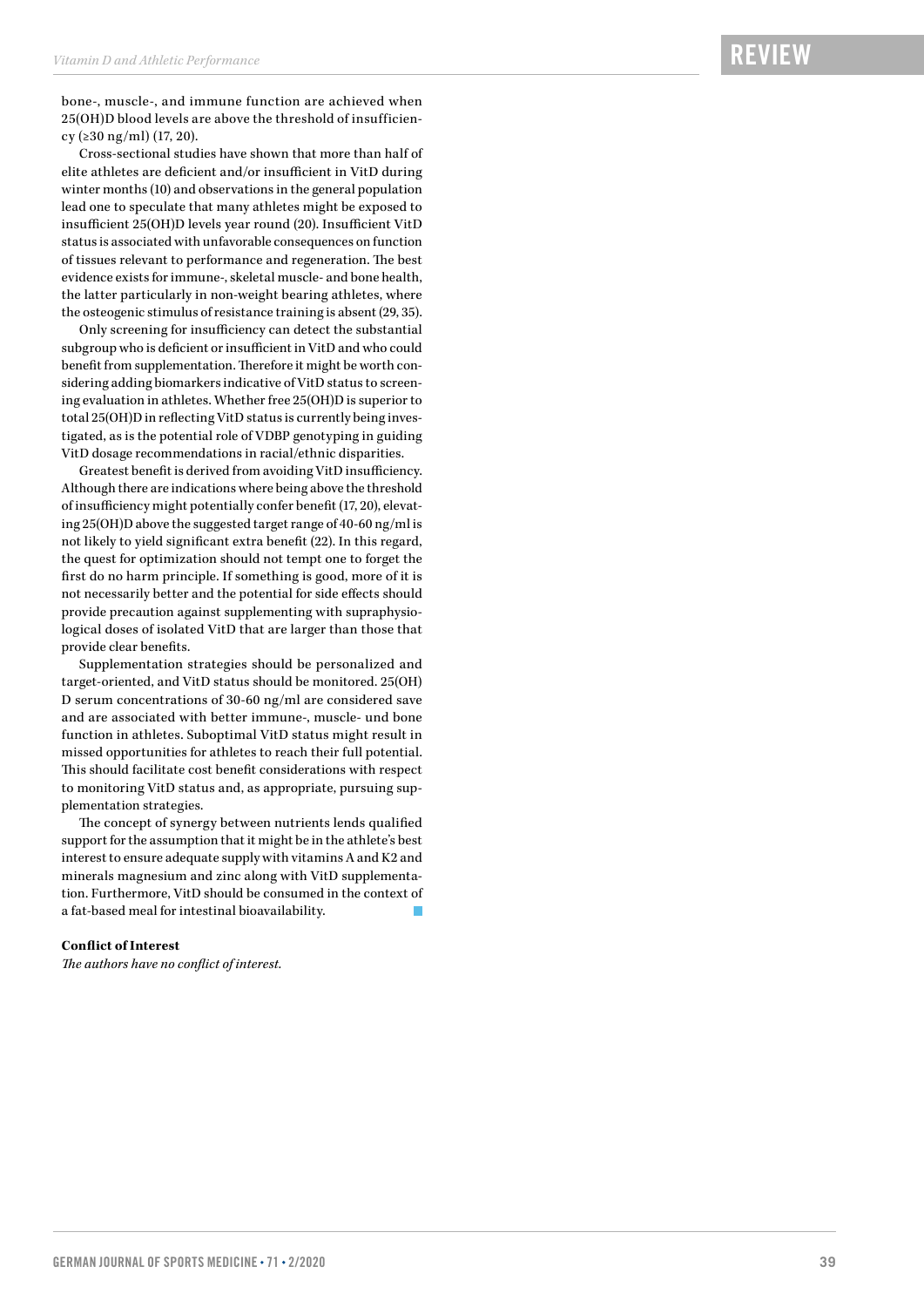#### References

- (1) ANTINOZZI C, CORINALDESI C, GIORDANO C, PISANO A, CERBELLI B, MIGLIACCIO S, DI LUIGI L, STEFANANTONI K, VANNELLI GB, MINISOLA S, VALESINI G, RICCIERI V, LENZI A, CRESCIOLI C. Potential role for the VDR agonist elocalcitol in metabolic control: Evidences in human skeletal muscle cells. J Steroid Biochem Mol Biol. 2017; 167: 169-181. doi:10.1016/j.jsbmb.2016.12.010
- (2) ARDESTANI A, PARKER B, MATHUR S, CLARKSON P, PESCATELLO LS, HOFFMAN HJ, POLK DM, THOMPSON PD. Relation of vitamin D level to maximal oxygen uptake in adults. Am J Cardiol. 2011; 107: 1246- 1249. doi:10.1016/j.amjcard.2010.12.022
- (3) BARKER T, HENRIKSEN VT, MARTINS TB, HILL HR, KJELDSBERG CR, SCHNEIDER ED, DIXON BM, WEAVER LK. Higher serum 25-hydroxyvitamin D concentrations associate with a faster recovery of skeletal muscle strength after muscular injury. Nutrients. 2013; 5: 1253-1275. doi:10.3390/nu5041253
- (4) BOLLAND MJ, GREY A, AVENELL A. Effects of vitamin D supplementation on musculoskeletal health: a systematic review, meta-analysis, and trial sequential analysis. Lancet Diabetes Endocrinol. 2018; 6: 847- 858. doi:10.1016/S2213-8587(18)30265-1
- (5) BOUILLON R. Free or Total 25OHD as Marker for Vitamin D Status? J Bone Miner Res. 2016; 31: 1124-1127. doi:10.1002/jbmr.2871
- (6) BOUILLON R, MARCOCCI C, CARMELIET G, BIKLE D, WHITE JH, DAWSON-HUGHES B, LIPS P, MUNNS CF, LAZARETTI-CASTRO M, GIUSTINA A, BILEZIKIAN J. Skeletal and Extraskeletal Actions of Vitamin D: Current Evidence and Outstanding Questions. Endocr Rev. 2019; 40: 1109-1151. doi:10.1210/er.2018-00126
- (7) BROWN LL, COHEN B, TABOR D, ZAPPALÀ G, MARUVADA P, COATES PM. The vitamin D paradox in Black Americans: a systems-based approach to investigating clinical practice, research, and public health expert panel meeting report. BMC Proc. 2018; 12: 6. doi:10.1186/ s12919-018-0102-4
- (8) BROWN MJ, FERRUZZI MG, NGUYEN ML, COOPER DA, ELDRIDGE AL, SCHWARTZ SJ, WHITE WS. Carotenoid bioavailability is higher from salads ingested with full-fat than with fat-reduced salad dressings as measured with electrochemical detection. Am J Clin Nutr. 2004; 80: 396-403. doi:10.1093/ajcn/80.2.396
- (9) CHUN RF, LIU PT, MODLIN RL, ADAMS JS, HEWISON M. Impact of vitamin D on immune function: lessons learned from genome-wide analysis. Front Physiol. 2014; 5: 151. doi:10.3389/fphys.2014.00151
- (10) CLOSE GL, RUSSELL J, COBLEY JN, OWENS DJ, WILSON G, GREGSON W, FRASER WD, MORTON JP. Assessment of vitamin D concentration in nonsupplemented professional athletes and healthy adults during the winter months in the UK: implications for skeletal muscle function. J Sports Sci. 2013; 31: 344-353. doi:10.1080/02640414.2012.733822
- (11) CRAIG TA, BENSON LM, NAYLOR S, KUMAR R. Modulation effects of zinc on the formation of vitamin D receptor and retinoid X receptor α-DNA transcription complexes: analysis by microelectrospray mass spectrometry. Rapid Commun Mass Spectrom. 2001; 15: 1011- 1016. doi:10.1002/rcm.332
- (12) DE LUCA HF. History of the discovery of vitamin D and its active metabolites. Bonekey Rep. 2014; 3: 479. doi:10.1038/ bonekey.2013.213
- (13) FASSIO A, ROSSINI M, GATTI D. Vitamin D: no efficacy without deficiency. What's new? Reumatismo. 2019; 71: 57-61. doi:10.4081/ reumatismo.2019.1201
- (14) FU X, WANG XD, MERNITZ H, WALLIN R, SHEA MK, BOOTH SL. 9-Cis retinoic acid reduces 1alpha,25-dihydroxycholecalciferolinduced renal calcification by altering vitamin K-dependent gamma-carboxylation of matrix gamma-carboxyglutamic acid protein in A/J male mice. J Nutr. 2008; 138: 2337-2341. doi:10.3945/ jn.108.093724
- (15) GIRGIS CM, CLIFTON-BLIGH RJ, HAMRICK MW, HOLICK MF, GUNTON JE. The roles of vitamin D in skeletal muscle: form, function, and metabolism. Endocr Rev. 2013; 34: 33-83. doi:10.1210/er.2012-1012
- (16) GIRGIS CM, CLIFTON-BLIGH RJ, TURNER N, LAU SL, GUNTON JE. Effects of vitamin D in skeletal muscle: falls, strength, athletic performance and insulin sensitivity. Horumon To Rinsho. 2014; 80: 169-181. doi:10.1111/cen.12368
- (17) HE CS, HANDZLIK M, FRASER WD, MUHAMAD A, PRESTON H, RICHARDSON A, GLEESON M. Influence of vitamin D status on respiratory infection incidence and immune function during 4 months of winter training in endurance sport athletes. Exerc Immunol Rev. 2013; 19: 86-101.
- (18) HOLICK MF. Sunlight and vitamin D for bone health and prevention of autoimmune diseases, cancers, and cardiovascular disease. Am J Clin Nutr. 2004; 80: 1678S-1688S. doi:10.1093/ajcn/80.6.1678S
- (19) HOLICK MF. Vitamin D Deficiency. N Engl J Med. 2007; 357: 266-281. doi:10.1056/NEJMra070553
- (20) HOLICK MF, BINKLEY NC, BISCHOFF-FERRARI HA, GORDON CM, HANLEY DA, HEANEY RP, MURAD MH, WEAVER CM; ENDOCRINE SOCIETY. Evaluation, treatment, and prevention of vitamin D deficiency: an Endocrine Society clinical practice guideline. J Clin Endocrinol Metab. 2011; 96: 1911-1930. doi:10.1210/jc.2011-0385
- (21) HOLICK MF, BINKLEY NC, BISCHOFF-FERRARI HA, GORDON CM, HANLEY DA, HEANEY RP, MURAD MH, WEAVER CM. Guidelines for preventing and treating vitamin D deficiency and insufficiency revisited. J Clin Endocrinol Metab. 2012; 97: 1153-1158. doi:10.1210/jc.2011-2601
- (22) HOSSEIN-NEZHAD A, HOLICK MF. Vitamin D for health: a global perspective. Mayo Clin Proc. 2013; 88: 720-755. doi:10.1016/j. mayocp.2013.05.011
- (23) JUNG HC, SEO M-W, LEE S, KIM SW, SONG JK. Vitamin D3 Supplementation Reduces the Symptoms of Upper Respiratory Tract Infection during Winter Training in Vitamin D-Insufficient Taekwondo Athletes: A Randomized Controlled Trial. Int J Environ Res Public Health. 2018; 15: 2003. doi:10.3390/ijerph15092003
- (24) KAMPHUIS LS, BONTE-MINEUR F, VAN LAAR JA, VAN HAGEN PM, VAN DAELE PL. Calcium and vitamin D in sarcoidosis: is supplementation safe? Journal of bone and mineral research : the official journal of the American Society for Bone and Mineral Research. 2014; 29: 2498-2503, 2014.
- (25) LINDHOLT JS, FRANDSEN NE, FREDGART MH, ØVREHUS KA, DAHL JS, MØLLER JE, FOLKESTAD L, URBONAVICIENE G, BECKER SW, LAMBRECHTSEN J, AUSCHER S, HOSBOND S, ALAN DH, RASMUSSEN LM, GERKE O, MICKLEY H, DIEDERICHSEN A. Effects of menaquinone-7 supplementation in patients with aortic valve calcification: study protocol for a randomised controlled trial. BMJ Open. 2018; 8: e022019. doi:10.1136/bmjopen-2018-022019
- (26) MAKTABI M, JAMILIAN M, ASEMI Z. Magnesium-Zinc-Calcium-Vitamin D Co-supplementation Improves Hormonal Profiles, Biomarkers of Inflammation and Oxidative Stress in Women with Polycystic Ovary Syndrome: a Randomized, Double-Blind, Placebo-Controlled Trial. Biol Trace Elem Res. 2018; 182: 21-28. doi:10.1007/s12011-017- 1085-0
- (27) MARTINEAU AR, JOLLIFFE DA, HOOPER RL, GREENBERG L, ALOIA JF, BERGMAN P, DUBNOV-RAZ G, ESPOSITO S, GANMAA D, GINDE AA, GOODALL EC, GRANT CC, GRIFFITHS CJ, JANSSENS W, LAAKSI I, MANASEKI-HOLLAND S, MAUGER D, MURDOCH DR, NEALE R, REES JR, SIMPSON S JR, STELMACH I, KUMAR GT, URASHIMA M, CAMARGO CA JR. Vitamin D supplementation to prevent acute respiratory tract infections: systematic review and meta-analysis of individual participant data. BMJ. 2017; 356: i6583. doi:10.1136/bmj.i6583
- (28) MATSUOKA LY, IDE L, WORTSMAN J, MACLAUGHLIN JA, HOLICK MF. Sunscreens suppress cutaneous vitamin D3 synthesis. J Clin Endocrinol Metab. 1987; 64: 1165-1168. doi:10.1210/jcem-64-6-1165
- (29) MAUGHAN RJ, BURKE LM, DVORAK J, LARSON-MEYER DE, PEELING P, PHILLIPS SM, RAWSON ES, WALSH NP, GARTHE I, GEYER H, MEEUSEN R, VAN LOON LJC, SHIRREFFS SM, SPRIET LL, STUART M, VERNEC A, CURRELL K, ALI VM, BUDGETT RG, LJUNGQVIST A, MOUNTJOY M, PITSILADIS YP, SOLIGARD T, ERDENER U, ENGEBRETSEN L. IOC consensus statement: dietary supplements and the high-performance athlete. Br J Sports Med. 2018; 52: 439-455. doi:10.1136/bjsports-2018-099027
- (30) MERNITZ H, SMITH DE, WOOD RJ, RUSSELL RM, WANG XD. Inhibition of lung carcinogenesis by 1alpha,25-dihydroxyvitamin D3 and 9-cis retinoic acid in the A/J mouse model: evidence of retinoid mitigation of vitamin D toxicity. Int J Cancer. 2007; 120: 1402-1409. doi:10.1002/ijc.22462